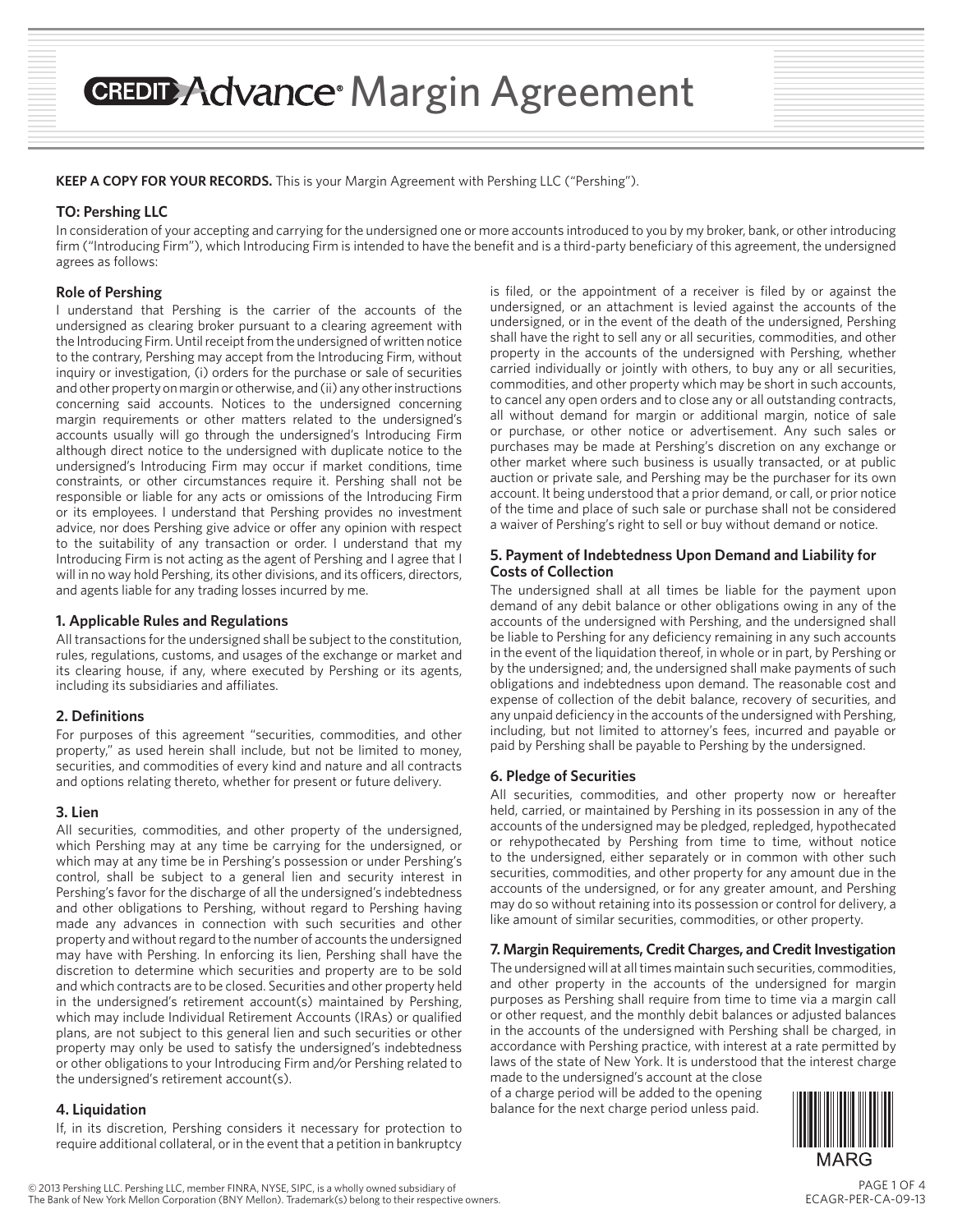The undersigned acknowledges receipt of the Disclosure Statement from my Introducing Firm, which explains the conditions under which interest can be charged to my account, the annual rate of interest, how debit balances are determined, and the methods of computing interest. The undersigned further acknowledges receipt of the separate Margin Disclosure Statement, which provides some basic facts about purchasing securities on margin and alerts the undersigned to the risks involved with trading securities in a margin account.

In regard to margin calls, whether for maintenance or any other margin call, in lieu of immediate liquidations, Pershing, through the undersigned's Introducing Firm, may permit the undersigned a period of time to satisfy a call. This time period shall not in any way waive or diminish Pershing's right in its sole discretion, to shorten the time period in which the undersigned may satisfy the call, including one already outstanding, or to demand that a call be satisfied immediately. Nor does such practice waive or diminish the right of Pershing and/or the undersigned's Introducing Firm to sell out positions to satisfy the call, which can be as high as the full indebtedness owed by me. Margin requirements may be established and changed by Pershing in its sole discretion and judgement without notice to the undersigned. In making this determination, Pershing may take into account various factors including but not limited to (i) issues as to the undersigned's securities such as, among others, the liquidity of a position and concentrations of securities in an account, (ii) considerations as to the undersigned's status, including but not limited to a decline in creditworthiness, (iii) the size of the account, (iv) the general condition of the market, (v) considerations as to the ability of Pershing to obtain financing, and (vi) regulatory interpretations or guidance. The undersigned will contact its Introducing Firm for the latest information on margin requirements.

Pershing may exchange credit information about the undersigned with others. Pershing may request a credit report on the undersigned and upon request, Pershing will state the name and address of the consumer reporting agency that furnished it. If Pershing extends, updates, or renews the undersigned's credit, Pershing may request a new credit report without telling the undersigned.

## **8. Communications**

Communications may be sent to the undersigned at the current address of the undersigned, which is on file at Pershing's office, or at such other address as the undersigned may hereafter give Pershing in writing, or through my Introducing Firm, and all communications, so sent, whether by mail, telegraph, messenger, or otherwise, shall be deemed given to the undersigned personally, whether actually received or not.

#### **9. Scope and Transferability**

This agreement shall cover individually and collectively all accounts that the undersigned may open or reopen with Pershing, and shall inure to the benefits of its successors and assigns, whether Pershing's merger, consolidation, or otherwise, and Pershing may transfer the accounts of the undersigned to its successors and assigns, and this agreement shall be binding upon the heirs, executors, administrators, successors, and assigns of the undersigned.

## **10. No Professional Advice**

The undersigned acknowledges that Pershing will not provide the undersigned with any investment, legal, tax, or accounting advice, that its employees are not authorized to give any such advice, and that the undersigned will not solicit or rely upon any such advice from Pershing or its employees whether in connection with transactions in or for any of the accounts of the undersigned or otherwise. In making investment, legal, tax, or accounting decisions with respect to transactions in or for the accounts of the undersigned or any other matter, the undersigned will consult with and rely upon its own advisors and not Pershing, and Pershing shall have no liability therefore.

## **11. Extraordinary Events**

Pershing shall not be liable for loss caused directly or indirectly by government restrictions, exchange or market rulings, suspension of trading, war, strikes, or other conditions beyond its control.

## **12. Representations as to Capacity to Enter Into Agreement**

The undersigned, if an individual, represents that he or she is of full age, that unless otherwise disclosed to Pershing in writing the undersigned is not an employee of any exchange; or an employee of any corporation of which any exchange owns a majority of the capital stock; or an employee of a member firm or member corporation registered on any exchange; or an employee of a bank, trust company, insurance company; or an employee of any corporation, firm, or individual engaged in the business of dealing either as a broker or as principal in securities, bills of exchange, acceptances, or other forms of commercial paper. The undersigned further represents that no one except the undersigned has an interest in the account or accounts of the undersigned with Pershing.

## **13. Joint and Several Liability**

If the undersigned shall consist of more than one individual, their obligations under this agreement shall be joint and several. The undersigned have executed the Joint Account Agreement and made the election required therein. Pursuant to that agreement, Pershing may, but is not required to, accept instructions from either joint party.

## **14. Option Transactions**

If at any time the undersigned shall enter into any transaction for the purchase or resale of an option contract, the undersigned hereby agrees to abide by the rules of any national securities association, registered securities exchange, or clearing organization applicable to the trading of option contracts and, acting alone or in concert, will not violate the position or exercise limitation rules of any such association, exchange, the Options Clearing Corporation, or other clearing organization.

#### **15. Separability**

If any provision or condition of this agreement shall be held to be invalid or unenforceable by any court, or regulatory or self-regulatory agency or body, such invalidity or unenforceability shall attach only to such provision or condition. The validity of the remaining provisions and conditions shall not be affected thereby and this agreement shall be carried out as if any such invalid or unenforceable provision or condition were not contained herein.

#### **16. Headings Are Descriptive**

The heading of each provision hereof is for descriptive purposes only and shall not be deemed to modify or qualify any of the rights or obligations set forth in each such provision.

#### **17. Assignment of Pershing's Rights Under This Agreement to the Introducing Firm**

The undersigned agrees that any rights that Pershing has under this agreement, including but not limited to the right to collect any debit balance or other obligations owing in any of the accounts of the undersigned, may be assigned to the Introducing Firm of the undersigned so that the undersigned's Introducing Firm may collect from the undersigned independently or jointly with Pershing, or enforce any other rights granted to Pershing under this agreement.

#### **18. No Waiver**

This agreement cannot be modified by conduct and no failure on the part of Pershing at any time to enforce its rights hereunder to the greatest extent permitted shall in any way be deemed to waive, modify, or relax all of the rights granted Pershing herein, including those rights vested in Pershing to deal with collateral on all loans advanced to the undersigned.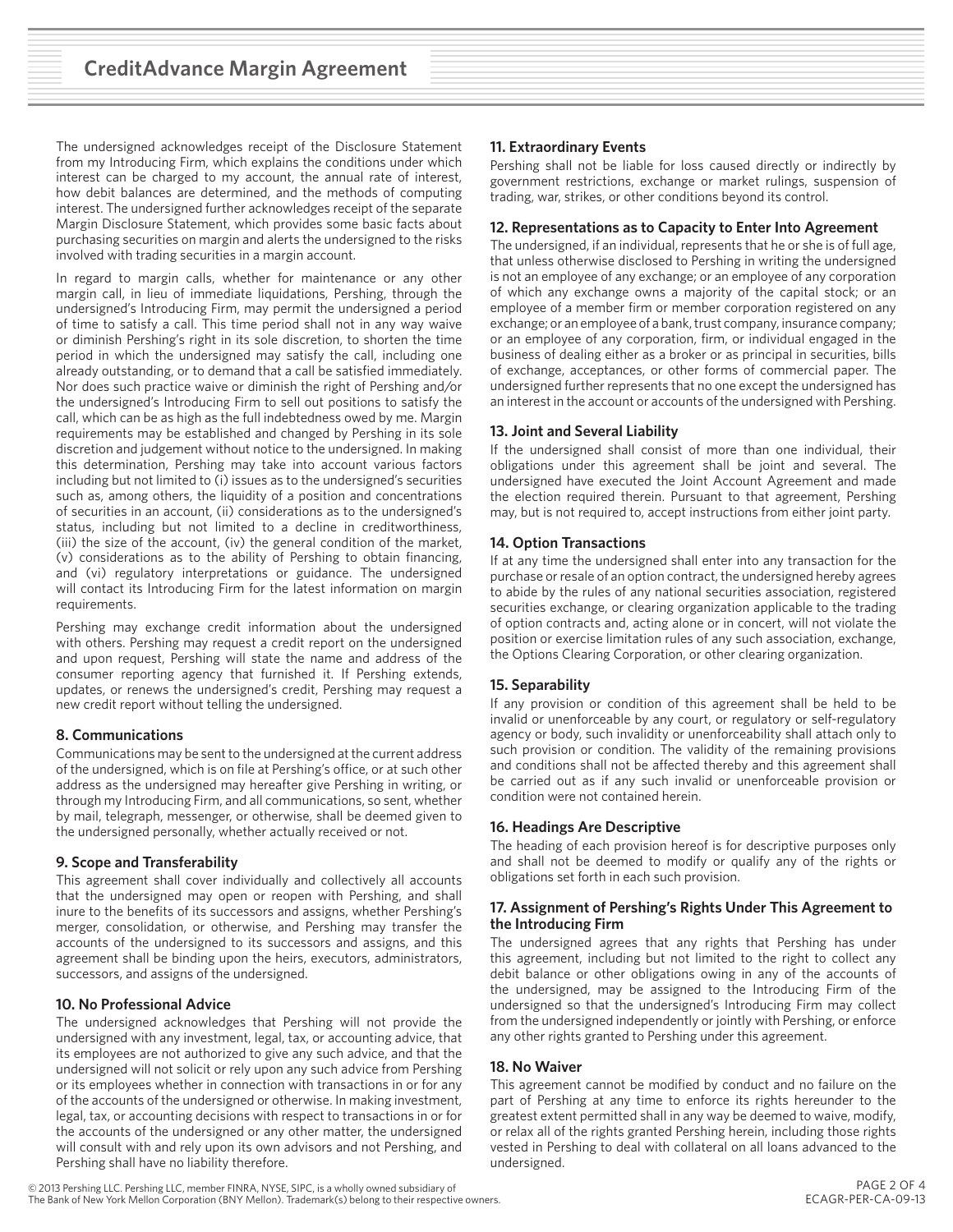#### **19. Entire Agreement**

This agreement constitutes the full and entire understanding between the parties with respect to the provisions herein, and there are no oral or other agreements in conflict herewith. Any future modification, amendment, or supplement to this agreement or any individual provision herein can only be in the form of a writing signed by a representative of Pershing.

#### **20. Arbitration Disclosures**

**THIS AGREEMENT CONTAINS A PREDISPUTE ARBITRATION CLAUSE. BY SIGNING AN ARBITRATION AGREEMENT THE PARTIES AGREE AS FOLLOWS:**

- **• ALL PARTIES TO THIS AGREEMENT ARE GIVING UP THE RIGHT TO SUE EACH OTHER IN COURT, INCLUDING THE RIGHT TO A TRIAL BY JURY, EXCEPT AS PROVIDED BY THE RULES OF THE ARBITRATION FORUM IN WHICH A CLAIM IS FILED.**
- **• ARBITRATION AWARDS ARE GENERALLY FINAL AND BINDING; A PARTY'S ABILITY TO HAVE A COURT REVERSE OR MODIFY AN ARBITRATION AWARD IS VERY LIMITED.**
- **• THE ABILITY OF THE PARTIES TO OBTAIN DOCUMENTS, WITNESS STATEMENTS AND OTHER DISCOVERY IS GENERALLY MORE LIMITED IN ARBITRATION THAN IN COURT PROCEEDINGS.**
- **• THE ARBITRATORS DO NOT HAVE TO EXPLAIN THE REASON(S) FOR THEIR AWARD, UNLESS, IN AN ELIGIBLE CASE, A JOINT REQUEST FOR AN EXPLAINED DECISION HAS BEEN SUBMITTED BY ALL PARTIES TO THE PANEL AT LEAST 20 DAYS PRIOR TO THE FIRST SCHEDULED HEARING DATE.**
- **• THE PANEL OF ARBITRATORS WILL TYPICALLY INCLUDE A MINORITY OF ARBITRATORS WHO WERE OR ARE AFFILIATED WITH THE SECURITIES INDUSTRY.**
- **• THE RULES OF SOME ARBITRATION FORUMS MAY IMPOSE TIME LIMITS FOR BRINGING A CLAIM IN ARBITRATION. IN SOME CASES, A CLAIM THAT IS INELIGIBLE FOR ARBITRATION MAY BE BROUGHT IN COURT.**
- **• THE RULES OF THE ARBITRATION FORUM IN WHICH THE CLAIM IS FILED, AND ANY AMENDMENTS THERETO, SHALL BE INCORPORATED INTO THIS AGREEMENT.**

#### **21. Arbitration Agreement**

**ANY CONTROVERSY BETWEEN YOU AND THE UNDERSIGNED SHALL BE SUBMITTED TO ARBITRATION BEFORE THE FINANCIAL INDUSTRY REGULATORY AUTHORITY.**

**NO PERSON SHALL BRING A PUTATIVE OR CERTIFIED CLASS ACTION TO ARBITRATION, NOR SEEK TO ENFORCE ANY PREDISPUTE ARBITRATION AGREEMENT AGAINST ANY PERSON WHO HAS INITIATED IN COURT A PUTATIVE CLASS ACTION; OR WHO IS A MEMBER OF A PUTATIVE CLASS WHO HAS NOT OPTED OUT OF THE CLASS WITH RESPECT TO ANY CLAIMS ENCOMPASSED BY THE PUTATIVE CLASS ACTION UNTIL; (I) THE CLASS CERTIFICATION IS DENIED; (II) THE CLASS IS DECERTIFIED; OR (III) THE CUSTOMER IS EXCLUDED FROM THE CLASS BY THE COURT. SUCH FORBEARANCE TO ENFORCE AN AGREEMENT TO ARBITRATE SHALL NOT CONSTITUTE A WAIVER OF ANY RIGHTS UNDER THIS AGREEMENT EXCEPT TO THE EXTENT STATED HEREIN.**

**THE LAWS OF THE STATE OF NEW YORK GOVERN.**

## **22. The Laws of the State of New York Govern**

This agreement and its enforcement shall be governed by the laws of the state of New York without giving effect to its conflicts of laws provisions.

#### **23. Loan Consent**

By signing this agreement, the undersigned acknowledges that securities not fully paid for by the undersigned may be loaned to Pershing or loaned out to others, and as permitted by law, certain securities in the undersigned's account, may be used for, among other things, settling short sales and lending the securities for short sales, and as a result Pershing and your Introducing Firm may receive compensation in connection therewith. Pershing does not lend fullypaid-for securities without your written permission. Please contact your introducing financial institution with any questions. Fully-paidfor securities held in a cash account (unless otherwise agreed in a separate written agreement) and fully-paid-for securities held in a margin account in which there is no debit balance are not loaned.

#### **24. Shareholder Vote of Loaned Securities**

In the event the undersigned's securities have been loaned by Pershing on the record date of a shareholder vote involving those securities, the undersigned agrees that the undersigned's vote may be reduced to reflect the total amount of the undersigned's securities loaned by Pershing.

#### **Margin Agreement Acknowledgement Form**

**BY SIGNING THIS ACKNOWLEDGEMENT FORM, THE UNDERSIGNED ACCEPTS THE TERMS OF THE ENCLOSED AGREEMENT, AND ACKNOWLEDGES THAT THE UNDERSINGED HAS READ AND UNDERSTOOD THE MARGIN DISCLOSURE STATEMENT WHICH DETAILS THE RISKS ASSOCIATED WITH A MARGIN ACCOUNT, AND THE UNDERSIGNED HAS READ AND UNDERSTOOD THE CREDIT TERMS EXPLAINED IN THE DISCLOSURE STATEMENT. PLEASE BE SURE THAT ALL ACCOUNT OWNERS SIGN THIS ACKNOWLEDGEMENT FORM.**

**SPECIAL NOTE FOR NON-U.S. ACCOUNTS:** With respect to assets custodied by Pershing on the undersigned's behalf, the undersigned acknowledges that income and capital gains or distributions to the undersigned from this account may be taxable in the undersigned's home jurisdiction. Furthermore, interest paid to Pershing under this agreement may be subject to withholding tax in the undersigned's home jurisdiction. It is the underssigned's obligation to pay such withholding tax, if applicable. The undersigned acknowledges to its financial organization and to Pershing that the undersigned has taken its own tax advice in this regard.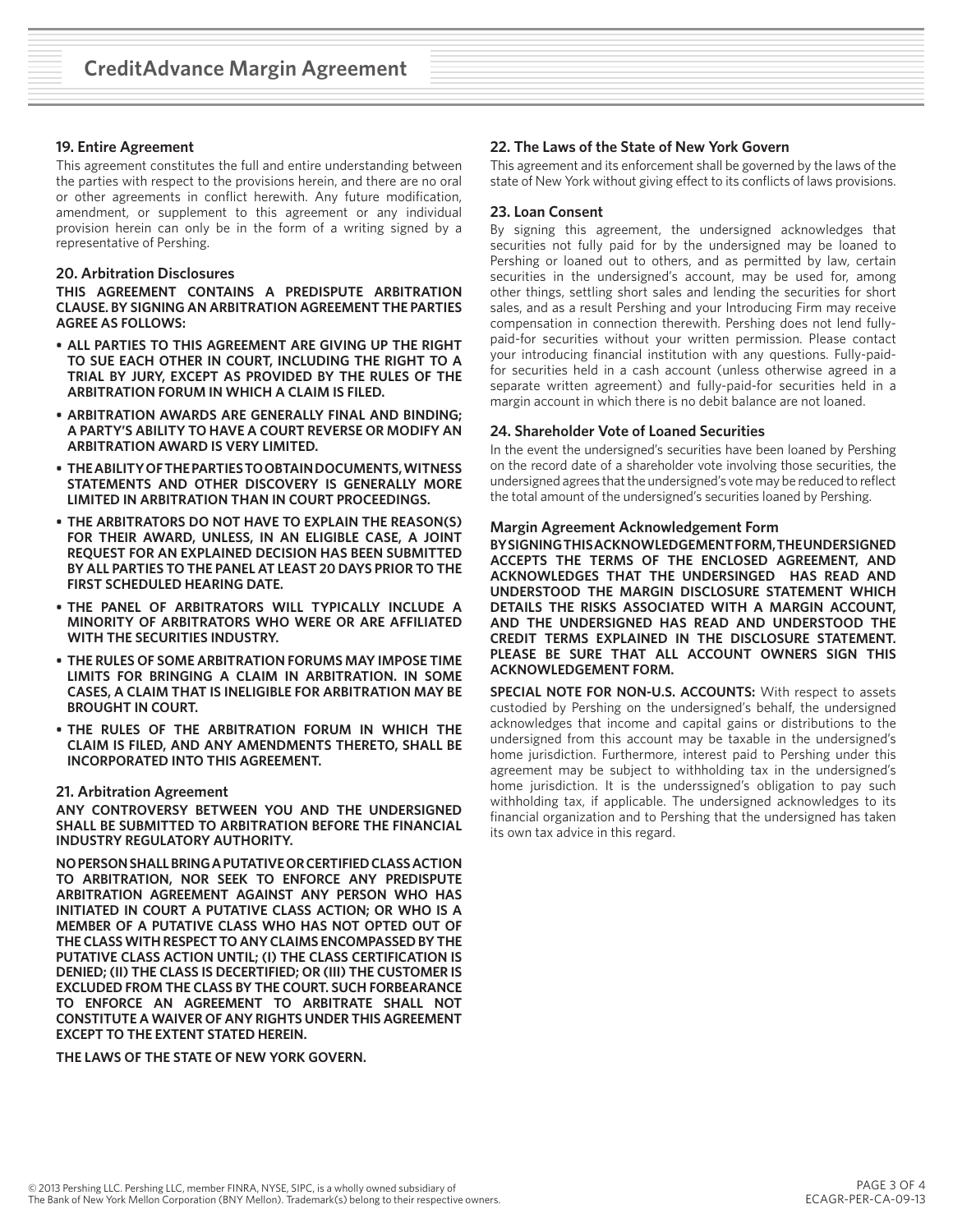## **ACCOUNT OWNER(S) SIGNATURE(S)**

#### **THE UNDERSIGNED ACKNOWLEDGES THAT BY SIGNING THIS AGREEMENT THAT SECURITIES NOT FULLY PAID FOR BY THE UNDERSIGNED MAY BE LOANED TO PERSHING OR LOANED OUT TO OTHERS.**

#### **THE MARGIN AGREEMENT CONTAINS A PREDISPUTE ARBITRATION CLAUSE IN PARAGRAPHS 20 AND 21 ON PAGE 3 IN THIS AGREEMENT. THE UNDERSIGNED ACKNOWLEDGES RECEIVING A COPY.**

| Margin Account Number                                          |                          |  |
|----------------------------------------------------------------|--------------------------|--|
|                                                                |                          |  |
|                                                                | <b>PLEASE BE SURE</b>    |  |
| Primary Account Owner Print Name                               | Date<br>THAT ALL ACCOUNT |  |
|                                                                | <b>OWNERS SIGN THIS</b>  |  |
| Signature                                                      | ACKNOWLEDGEMENT          |  |
|                                                                | FORM.                    |  |
| X                                                              |                          |  |
|                                                                |                          |  |
| Joint Account Owner Print Name                                 | Date                     |  |
|                                                                |                          |  |
| Signature                                                      |                          |  |
|                                                                |                          |  |
| X                                                              |                          |  |
|                                                                |                          |  |
| Joint Account Owner Print Name                                 | Date                     |  |
|                                                                |                          |  |
| Signature                                                      |                          |  |
|                                                                |                          |  |
| X                                                              |                          |  |
|                                                                |                          |  |
| Joint Account Owner Print Name                                 | Date                     |  |
|                                                                |                          |  |
| Signature                                                      |                          |  |
|                                                                |                          |  |
| X                                                              |                          |  |
|                                                                |                          |  |
| Joint Account Owner Print Name                                 | Date                     |  |
|                                                                |                          |  |
| Signature                                                      |                          |  |
|                                                                |                          |  |
| X                                                              |                          |  |
|                                                                |                          |  |
| Please Complete if a Corporation, Partnership, or Other Entity |                          |  |
|                                                                | Date                     |  |
| Name of Entity                                                 |                          |  |

| Title                     | Seal |  |  |  |  |  |
|---------------------------|------|--|--|--|--|--|
|                           |      |  |  |  |  |  |
| Signature                 |      |  |  |  |  |  |
|                           |      |  |  |  |  |  |
| $\boldsymbol{\mathsf{X}}$ |      |  |  |  |  |  |
|                           |      |  |  |  |  |  |